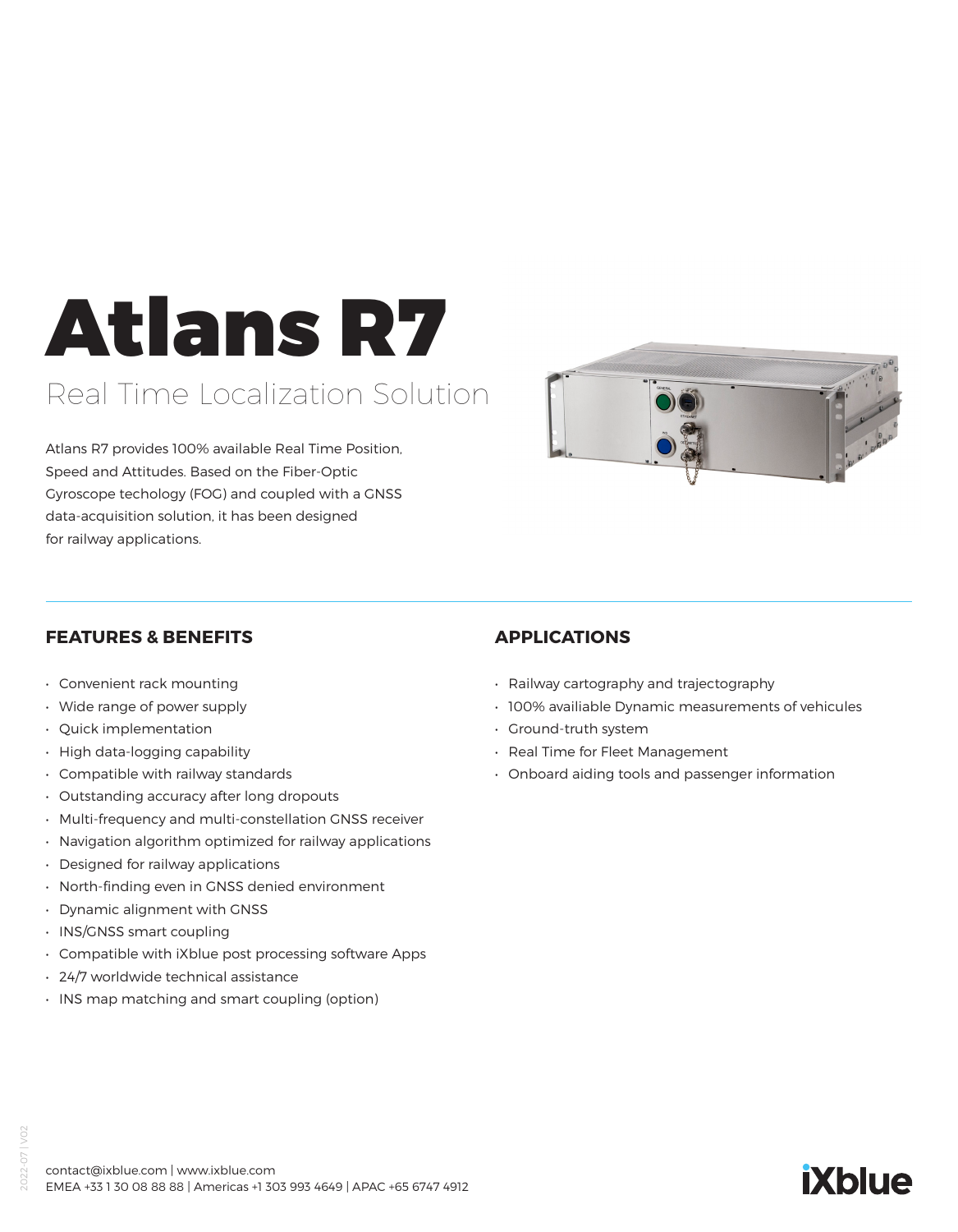#### **TECHNICAL SPECIFICATIONS**

#### **Performance for rail applications**

|                                                                                                   | <b>Position</b>         | <b>Speed</b>                                                                                                          | <b>Attitude</b>                 |
|---------------------------------------------------------------------------------------------------|-------------------------|-----------------------------------------------------------------------------------------------------------------------|---------------------------------|
| Sampling rate                                                                                     | Up to 200Hz             | Up to 200Hz                                                                                                           | Up to 200Hz                     |
| Along track accuracy in high density<br>urban environment, with SBAS GNSS<br>outages over 20 mn** | <5m 95% of measurements | <0.05 m/s 95% of measurements Heading 0.03   Roll&Pitch 0.015<br>Fully compliant to Subset-41.<br>regardless of speed |                                 |
| Max along track accuracy<br>without GNSS                                                          | $<$ 0.1% DT             | <0.005 m/s per 100m DT                                                                                                | Heading 0.03   Roll&Pitch 0.015 |

\*No map coupling implementation | \*\*From track records on all Paris Suburb Regional Line C

#### **Interfaces**

| 4G/LTE*        | 1 x 4G/LTE interface on rear panel - Type N receptacle               |
|----------------|----------------------------------------------------------------------|
| Odometer input | 1x odometer input on rear panel - free-floating blind mate connector |
| Pulse output   | 1 x PPS output on rear panel - X-coded M12 receptacle                |
|                |                                                                      |

\*4G/LTE for Atlans R7 full configuration(optional)

#### **Data-logging\***

| Format   | NMEA, iXblue post-processing format and raw GNSS data allowing PPK tightly-coupled<br>post-processing |
|----------|-------------------------------------------------------------------------------------------------------|
| Capacity | Two-externally accessible SSD SATA MMC 256 Gb each<br>(greater than 100 days storage capability)      |

\* Data logging through 4G/LTE for Atlans R7 full configuration (optional)

#### **GNSS**

| Supported signals | GPS (L1, L2, L5), GLONAsS (L1, L2, L3), GALILEO (E1, E5a, E5b, AltBOC, E6), BEIDOU (B1, B2, B3), |
|-------------------|--------------------------------------------------------------------------------------------------|
|                   | SBAS (EGNOS, WAAS, CAGAN, MSAS, SDCM) (L1, L5), IRNSS (L5), QZSS (L1, L2, L5, L6).               |

#### **Electrical**

| Continuous input voltage range                                     | 16.8 Vdc to 137.5 Vdc                                                                                                                                                               |  |
|--------------------------------------------------------------------|-------------------------------------------------------------------------------------------------------------------------------------------------------------------------------------|--|
| Temporary input voltage range                                      | 14.4 Vdc to 154.0 Vdc for 1.0 s                                                                                                                                                     |  |
| Inrush current                                                     | 11 A @ 110 Vdc 14 A @ 137 Vdc                                                                                                                                                       |  |
| Interruptions of input voltage supply<br>according to EN50155-2017 | Class S2 (10 ms). The rack continues to operate as intended during and after the interruption.<br>with no degradation of performance or loss of function (Performance criterion A). |  |

After alignment is completed

Actual performance obtained under operational condition of use

#### **Mechanical**

| Rack dimensions according to F61-005 | 3U x 21T x 320 mm                             |
|--------------------------------------|-----------------------------------------------|
| Overall dimensions                   | 132.6 mm height x 483 mm width x 399 mm depth |
| Weight                               | 15 kg                                         |

## **iXblue**